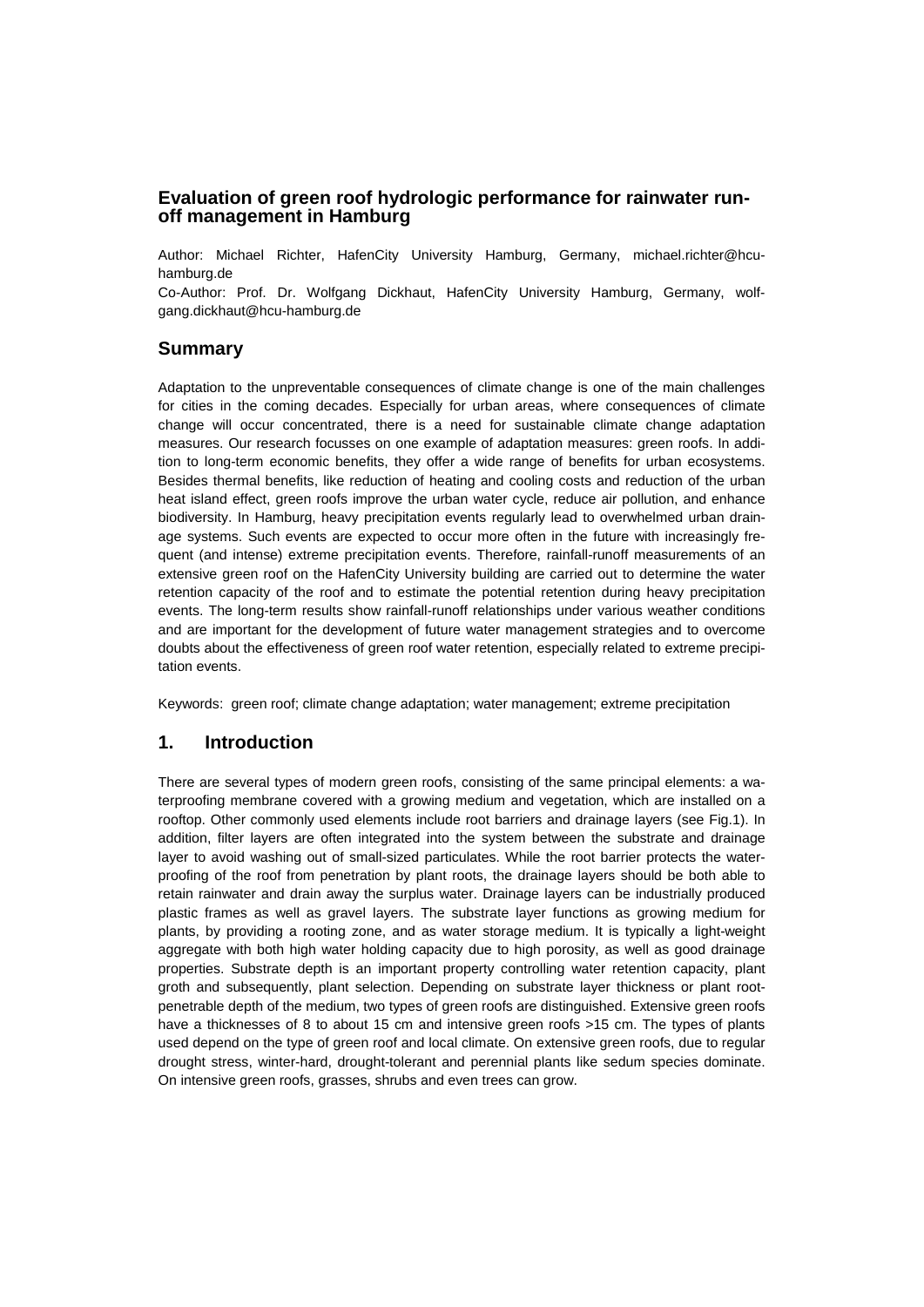

Fig. 1 Typical cross-section of a green roof system [1]

Several environmental and economic benefits are attributed to roof greening. Green roofs' installation costs are higher than those of standard flat or gravel roofs with 15 to 50 €/m<sup>2</sup> for extensive green roofs and from 50  $\epsilon/m^2$  upward for intensive green roofs, compared to about 10  $\epsilon/m^2$  for gravel roofs. In the long term, higher installation costs often pay off due to decreased sewage fees for utilised rainwater, lower repair costs due to higher durability (about 50 years) compared to conventional roofs (about 25 years) and energy savings. Furthermore, several cities like Hamburg promote green roofs with financial funding programmes to support widespread establishment. Further benefits are the reduction and attenuation of stormwater runoff due to water storage in the medium and on the plant surface, slow realease of rainwater out of the medium, transiration of plants and evaporation from substrate and plant surfaces. These lower the risks of urban floods and improve the urban water balance to approach a more natural condition (e.g. [2], [3], [4]). By thermally insulating and shading the roof surfaces and cooling through evapotraspiration, roof greening can reduce the costs of heating and air conditioning and the magnitude of the urban heat island effect (f.e. [5], [6], [7]). Green roofs also reduce noise levels (investigated numerically by [8]), reduce air pollution by filtering ([9], [10]) and provide wildlife habitats and enhance biodiversity ([11], [12], [13]).

The focus of this study, nevertheless, lies on the effectiveness of green roofs for urban rainwater management. Several studies regarding rainwater runoff retention state that the rate of rainwater retention for certain rainstorms depends on roof slope [14], substrate depth [4], rainfall characteristics like duration and intensity [15], season [16], soil moisture [17], roof age [18], plant species [12] and growing media type [19]. It is clear that over a whole year, green roofs with a substrate layer thickness of more than 6 cm can retain about 50% of precipitation and intensive green roofs with growing medium thickness >50 cm can retain up to >90% [20]. For urban rainwater management and especially dimensioning of sewage systems and prevention of flash floods due to sewage overflow, the retention capacity of green roofs in case of local extreme precipitation events is of interest. It is still not clear whether comprehensive implementation of green roofs can significantly affect rainwater retention and runoff reduction or delay the heavy rainfall events that cause flooding due to overcharged sewer systems. This problem is tackled by a comprehensive systematic review of literature on green roofs and water retention and a rainfall-discharge-measurement approach on the green roof of the HafenCity University (HCU) building.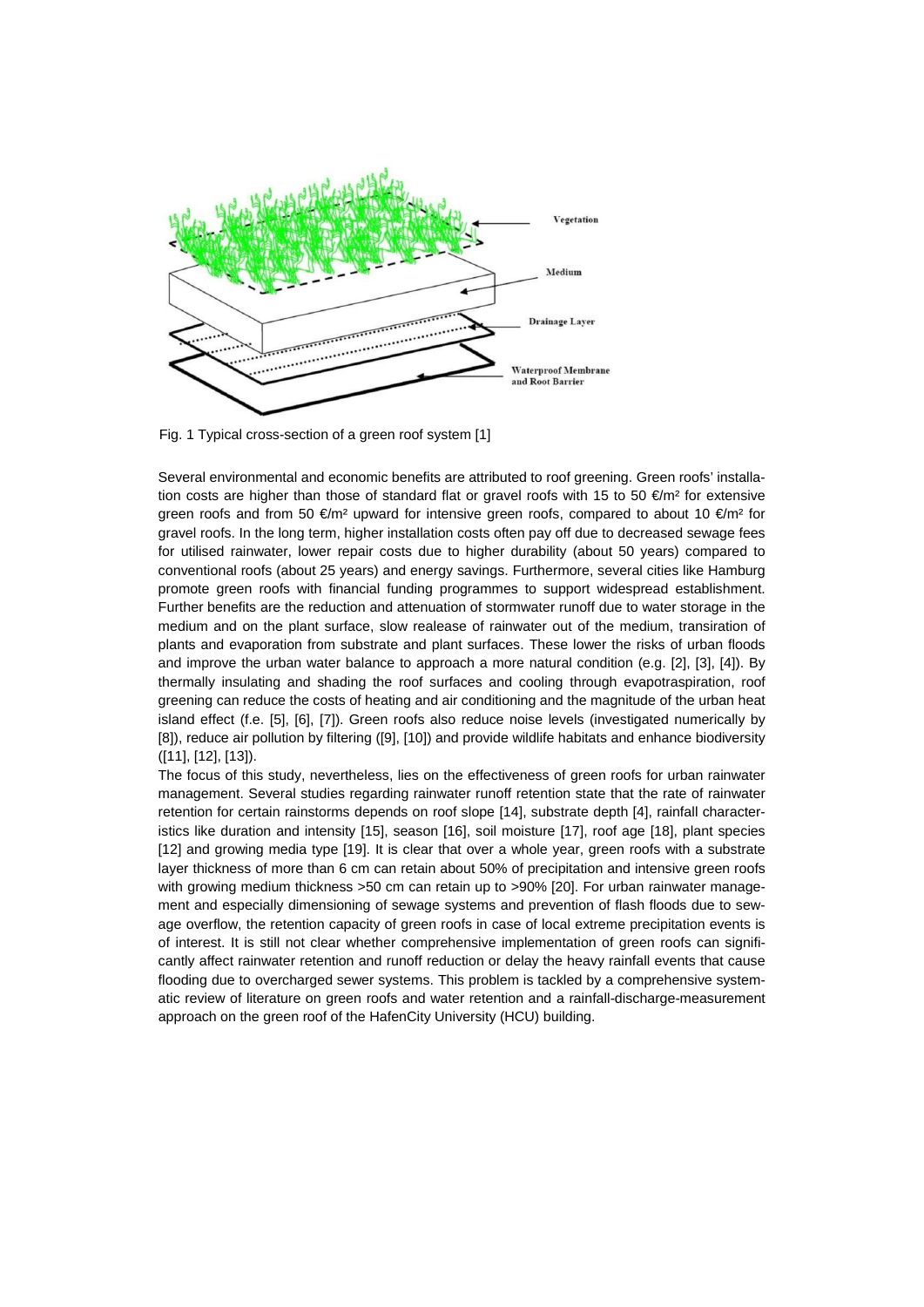### **2. Methodology**

#### **2.1. Systematic review**

To get an overview of the published research regarding green roofs and their possible effects on rainwater management, a systematic review methodology, decribed in detail in [21], was applied. The overall research question "How effective are green roofs in reducing runoff into sewer system from heavy precipitation events?" was thus split up into the four main elements of the systematic review:

- 1. Population of interest or what problem is being addressed? (Green roofs)
- 2. Type of intervention or exposure? (Precipitation/runoff events)
- 3. What is the comparison/ comparator? ("conventional roofs")
- 4. What is the outcome or endpoint? (reducing and/or shifting runoff peak)

With these four elements (and synonyms), 9 different scientific databases from the fields of geosciences, environmental sciences and nature onservation, technics, architectural and urban studies were searched systematically. In this way, 70 studies were selected for the purposes of this study, of which the greatest number of studies originated from the USA (23), Germany (15), Canada (5), the United Kindom (4), Sweden (3) and Italy (3). Following, the results of the studies were entered into a database including the following features: Author(s), Location/Country, Latitude, Year(s), Experimental set-up, Size [m<sup>2</sup>], substrate depth [mm], drainage type, planted/non-planted, substrate, slope [%], Precipitation type, Yearly/period of study Precipitation, Yearly/study period retention, Winter retention, Summer retention, Rainstorm intensity [mm], Rainfall duration [min], Peak discharge coefficient, Volumetric retention, Runoff initiation [min], Peak delay [min], Initial conditions, Antecedent dry weather period [h], Water storage [mm]. Some refer to the overall water retention over a period (f.e. season or year) and some refer to single precipitation events. Thus, not all studies could provide data for all fields. With these data, water management related factors were analyzed and statistically tested to recognize significant dependencies between different factors.

#### **2.2. Rainfall and runoff measurement system at HafenCity University building**

The green roof of the HCU building is an extensive green roof vegetated predominantly with *sedum* and *phedismus* species (see Fig. 2). The substrate layer with 6 cm thickess is made of clay tiles mixed with organic compounds. The drainage layer (high-density-ployethylene, 2 cm thickness) is combined with an overlying filter layer. The green roof has a size of about 2200 m², of which about 600 m<sup>2</sup> of the roof drain into the measurement system.

Precipitation on the roof and runoff from the roof are measured separately. A Lambrecht rain gauge including a tipping counter with a resolution of 0.1 mm is situated at the North-eastern part of the building. Runoff from the roof is drained from 3 roof outlets into a measurement box on the ground floor of the building. In this box (Fig. 3), 2 different discharge measurement systems are integrated. A tipping counter with 100 ml resolution records smaller discharges whereas an ultrasonic sensor records higher discharges (up to 60 l/s) via water level measurement in a Thompsonweir outlet. The measurement system was installed in March 2015 and has been recording Rainfall and runoff since then in a temporal resolution of 1 minute.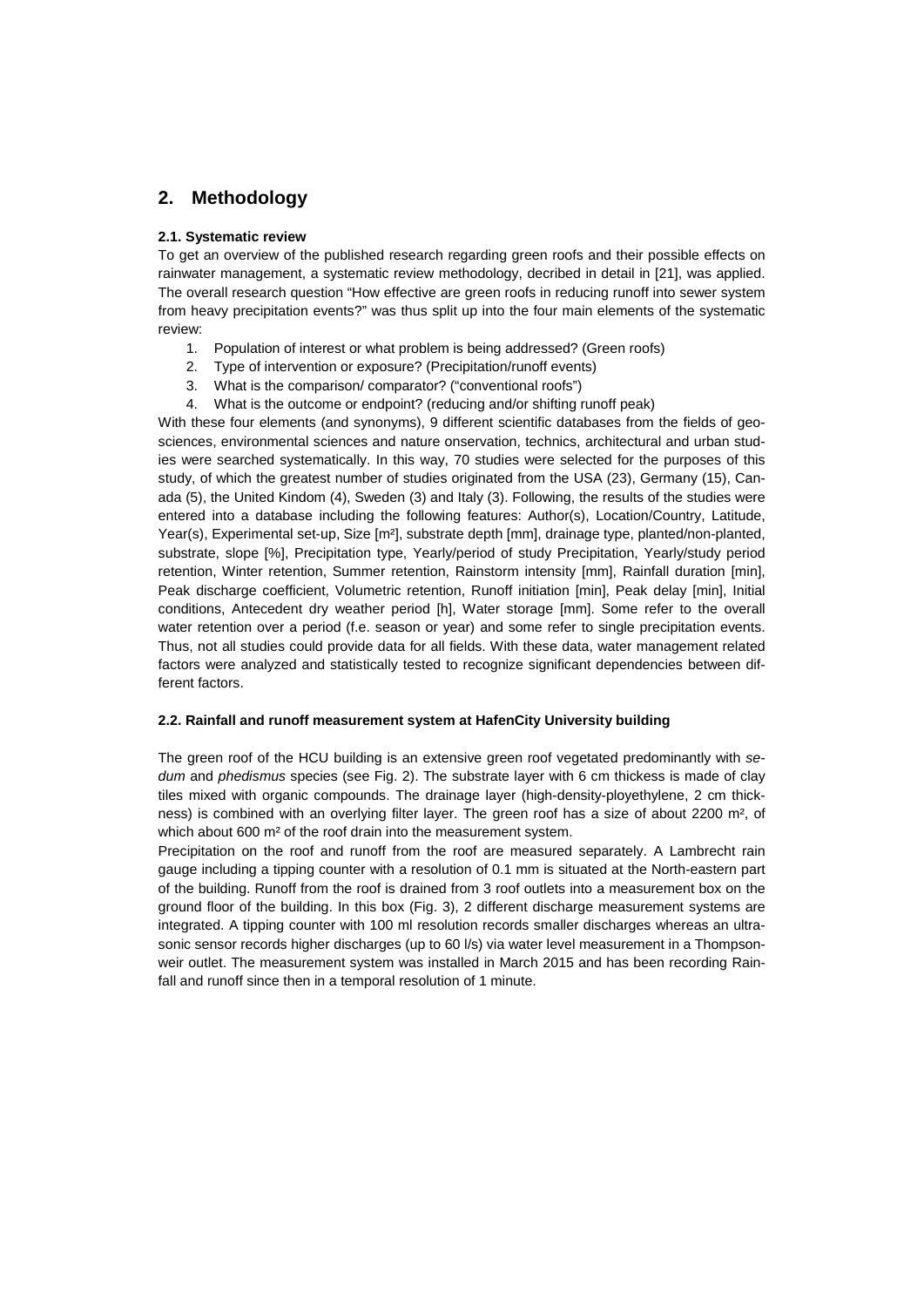

Fig. 2 View over the HCU green roof



Fig. 3 View inside the runoff measurement box with V-weir (right) and tipping counter (middle)

# **3. Results**

### **3.1 Systematic review**

The systematic review results indicate a wide variety of properties characteristic of rainwater management (Tab. 1). Over all studies, the average yearly (or whole study period) water retention was 56%, ranging from 12% to 90% for an intensive green roof in sub-mediterranian Trieste, Italy [22]. The periodic retention rates differ within colder and warmer periods; average winter retention was 36% (12-69%) and summer retention 72% (32-100%). For single precipitation events investigated in the studies the average water retention of green roofs was 57%, ranging from zero retention to 100%. The average peak discharge coefficient, meaning the ratio of peak rainfall intensity [mm/min] to peak roof runoff [mm/min], was 0.4 (range: 0-1). The duration till runoff initiation from the green roof and peak delay from rainfall peak intensity to runoff peak intensity were delayed for 277 minutes (-8 – 2290 minutes) and 192 minutes ( $0 - 2000$  minutes) on average.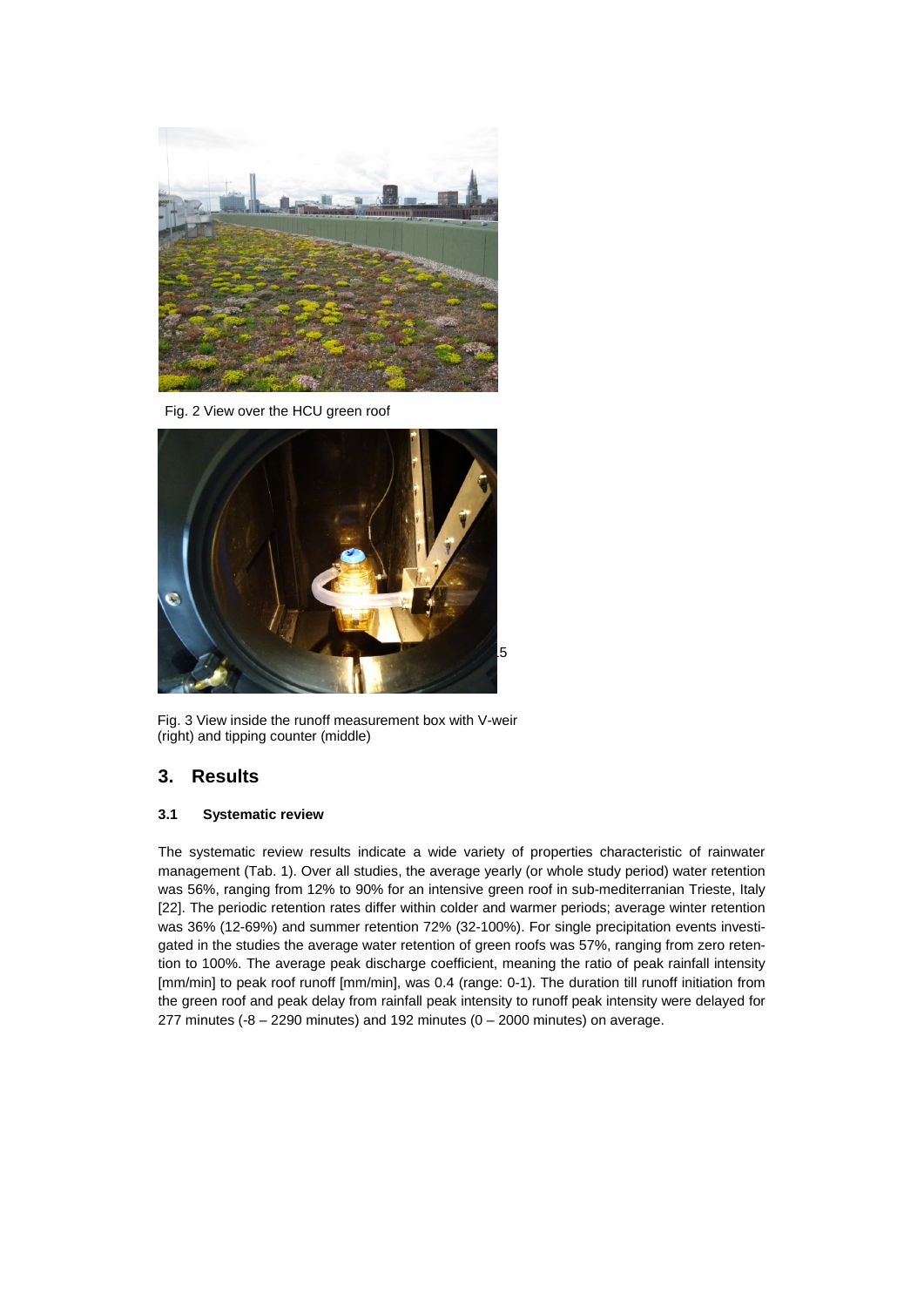|                                            | Average | Maximum | Minimum     |
|--------------------------------------------|---------|---------|-------------|
| Year/study period<br>average retention [%] | 56      | 90      | 12          |
| Winter retention [%]                       | 36      | 69      | 12          |
| Summer retention [%]                       | 72      | 100     | 32          |
| Volumetric retention<br>rain event [%]     | 57      | 100     | 0           |
| peak discharge coef-<br>ficient            | 0.4     | 1       | 0           |
| Runoff initiation [min]                    | 277     | 2290    | -8          |
| Peak delay [min]                           | 192     | 2000    | $\mathbf 0$ |
|                                            |         |         |             |

|  |  |  |  |  |  |  | Tab. 1 Rainwater and runoff related effects derived from systematic review |  |
|--|--|--|--|--|--|--|----------------------------------------------------------------------------|--|
|--|--|--|--|--|--|--|----------------------------------------------------------------------------|--|

Pearson-Correlation tests with data from the reviewed studies showed that runoff-retention describing factors (average retention, seasonal retention, retention single rain event, peak discharge coefficient, runoff initiation and peak delay) were significantly correlated (p<0.05) with the thickness of soil substrate (the thicker the layer the more retention), the soil moisture before the rain event (moister soil leads to less retention), the precipitation intensity and duration (higher intensity and duration leads to less retention), the roof slope (more slope, less retention), the season (more retention in warmer months) and latitude (less retention with higher latitude). No significant correlations could be proved with vegetation cover, plant species composition, growing media type and roof age.

#### **3.2 Rainfall and runoff measurement system at HafenCity University building**

Rainfall and runoff measurements on the HCU green roof were carried out starting at the end of March 2015 in 1-min temporal resolution. The results for longer periods and single rainfall events are described separately in the following sections.

#### 3.2.1 Long-term green roof retention

During the period of study presented here (23.03.-10.12.2015) 668 mm precipitation were recorded whereof 277 mm were discharged. This means 59% of the rainfall was retained by the green roof (Tab. 2). As can also be seen in Tab. 2, June is the month with the most retention (74%) while the least (29%) water was retained during the first 10 days of December.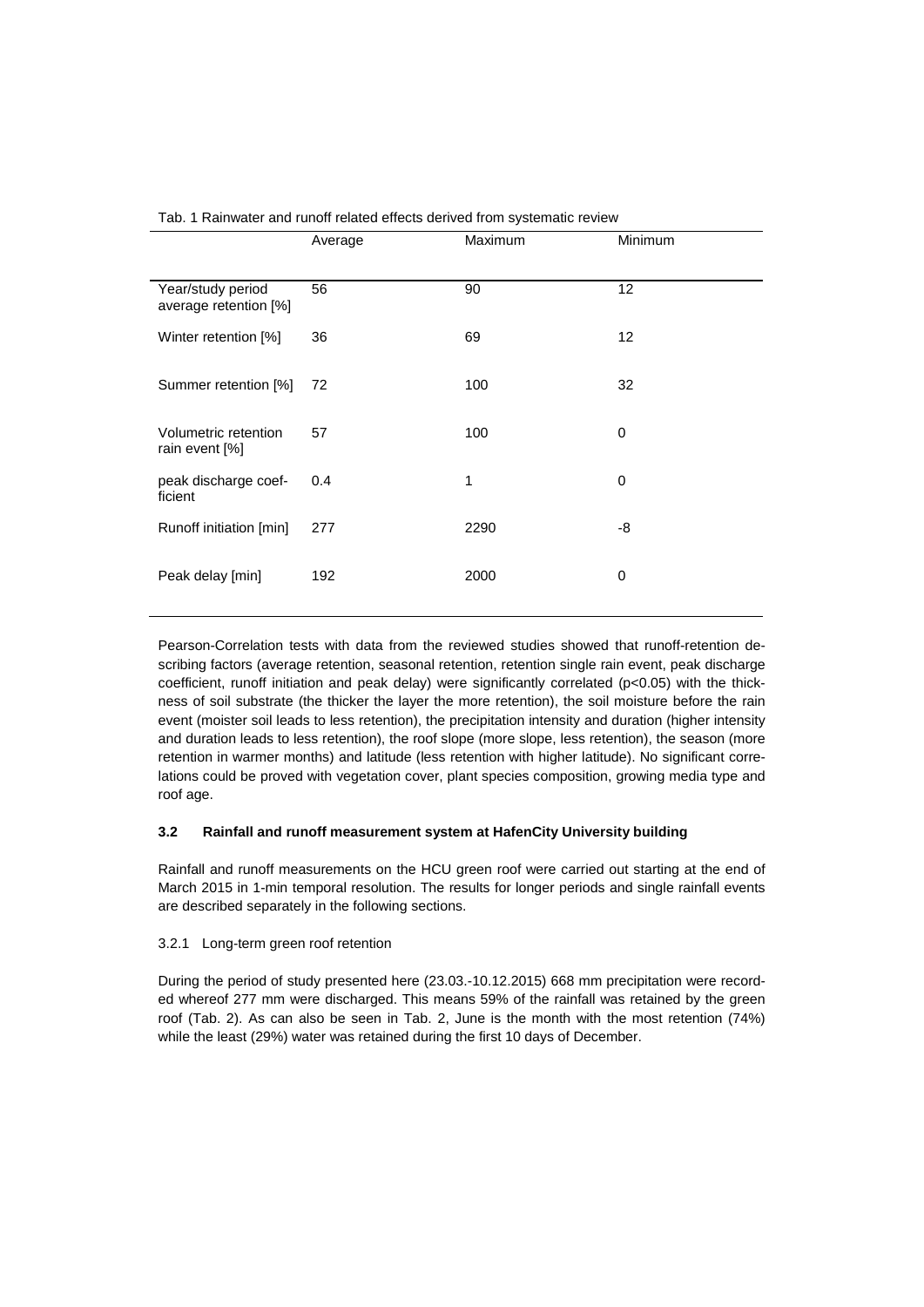| Month/period | Precipitation Discharge<br>[mm] | [mm] | Retention<br>[%] |
|--------------|---------------------------------|------|------------------|
| March*       | 42                              | 19   | 53               |
| April        | 38                              | 14   | 63               |
| May          | 45                              | 14   | 70               |
| June         | 39                              | 10   | 74               |
| July         | 107                             | 34   | 68               |
| August       | 105                             | 37   | 65               |
| September    | 89                              | 39   | 66               |
| October      | 41                              | 20   | 51               |
| November     | 155                             | 84   | 46               |
| December*    | 7                               | 5    | 29               |
| Whole period | 668                             | 277  | 59               |

Tab. 2. Precipitation, discharge and retention measured at HCU green roof from 23.03.- 10.12.2015. \*indicates that the data are not for the whole month.

#### 3.2.2 Single precipitation events' retention

Over the measurement period, several heavy precipitation events occurred in Hamburg. For urban stormwater management, the retention potential of local short-term events is especially interesting. During the study period 2 short events were recorded and evaluated (see Fig. 4). On may 5<sup>th</sup> 2015, 17 mm of precipitation in 60 minutes were recorded. During 5 minutes the measurement range of the rain gauge was exceeded, thus we assumed the maximum possible measurable precipitation amount for these minutes (1,8 mm/min). The recorded event corresponds to a return period of 1.7 years for Hamburg. In reality, this rain event was heavier than recorded. 8 mm of roof runoff was recorded, which corresponds to 53% retention. The peak discharge coefficient was 0.5. Another heavy precipitation event with 18 mm in 105 minutes was recorded on August 17<sup>th</sup> 2015 (return period for Hamburg: 2 years). Here, 50% was retained and the peak discharge coefficient was 0.25.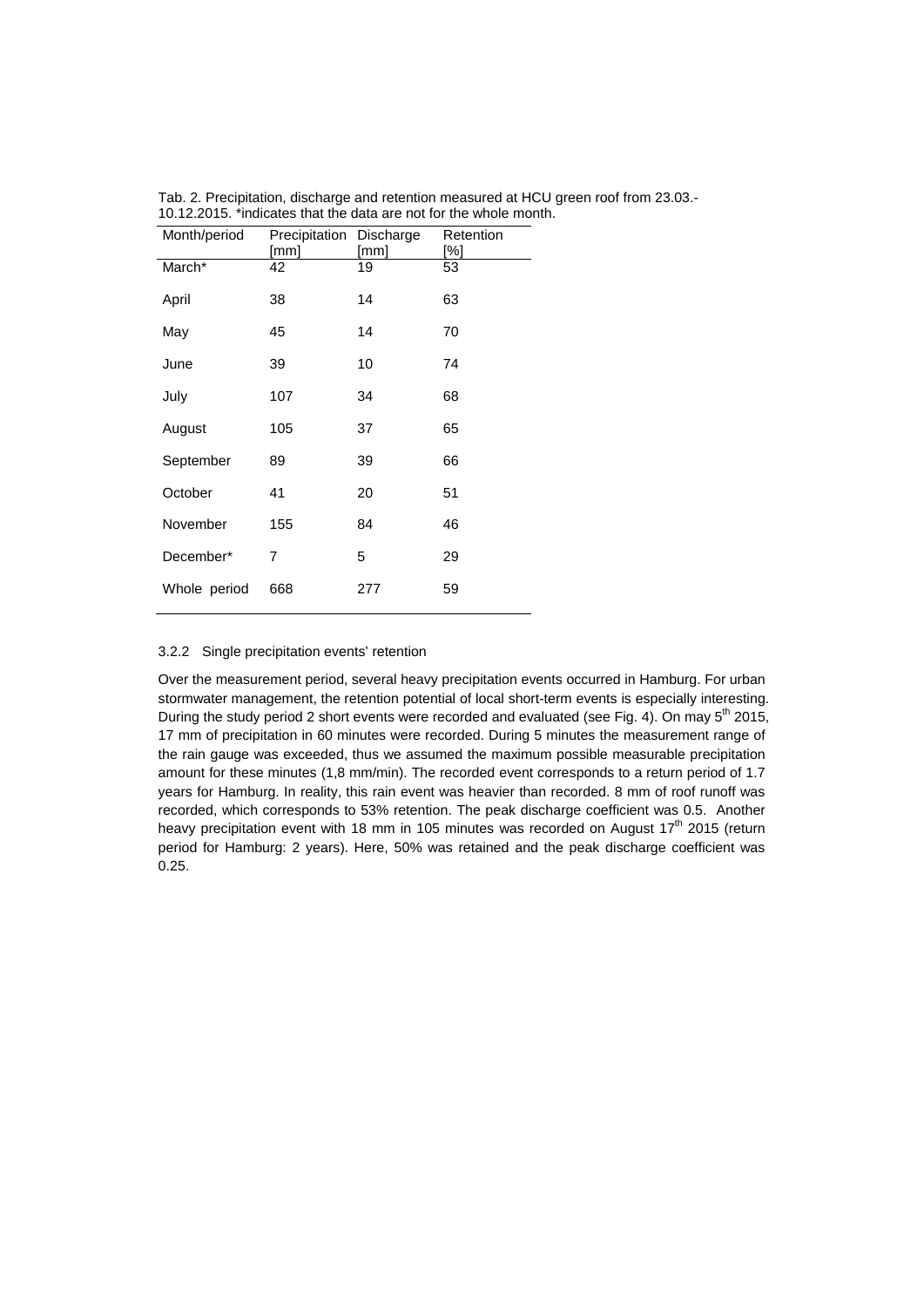

Fig. 4 Recorded heavy precipitation events on the HCU green roof (05.05.2015 and 17.08.2015)

# **4. Discussion**

The results of the systematic review confirmed results of previous comparable studies of water management effects of green roofs ([16], [23], 24[]). Water retention over a year and in different seasons or months were reported as having the same order of magnitude (9-85% per year by [3]). Compared to the yearly retention values according to the FLL-guideline for green roofs ([20], see Fig. 5), the reviewed studies revealed greater retention performance of about 5-10% within each substrate thickness category, except the >100-150 mm category. This indicates a slight underestimation of the retention capacity of green roofs according to the guideline. The dependency of runoff retention on thickness of soil substrate, soil moisture content, precipitation intensity and duration, roof slope, season and latitude and their underlying causes are mostly known. In this meta-analysis, no significant correlations could be proved with vegetation cover, plant species composition, growing media type and roof age, which could be due to characteristics of the statistical method. For these attributes there are tendencies, but these could not be proved statistically significant due to the low number of published investigations on these attributes. For the whole picture, it is important to have these impacts of green roof characteristics in mind when targeting rainwater management. Nevertheless, even with knowledge of these characteristics it cannot be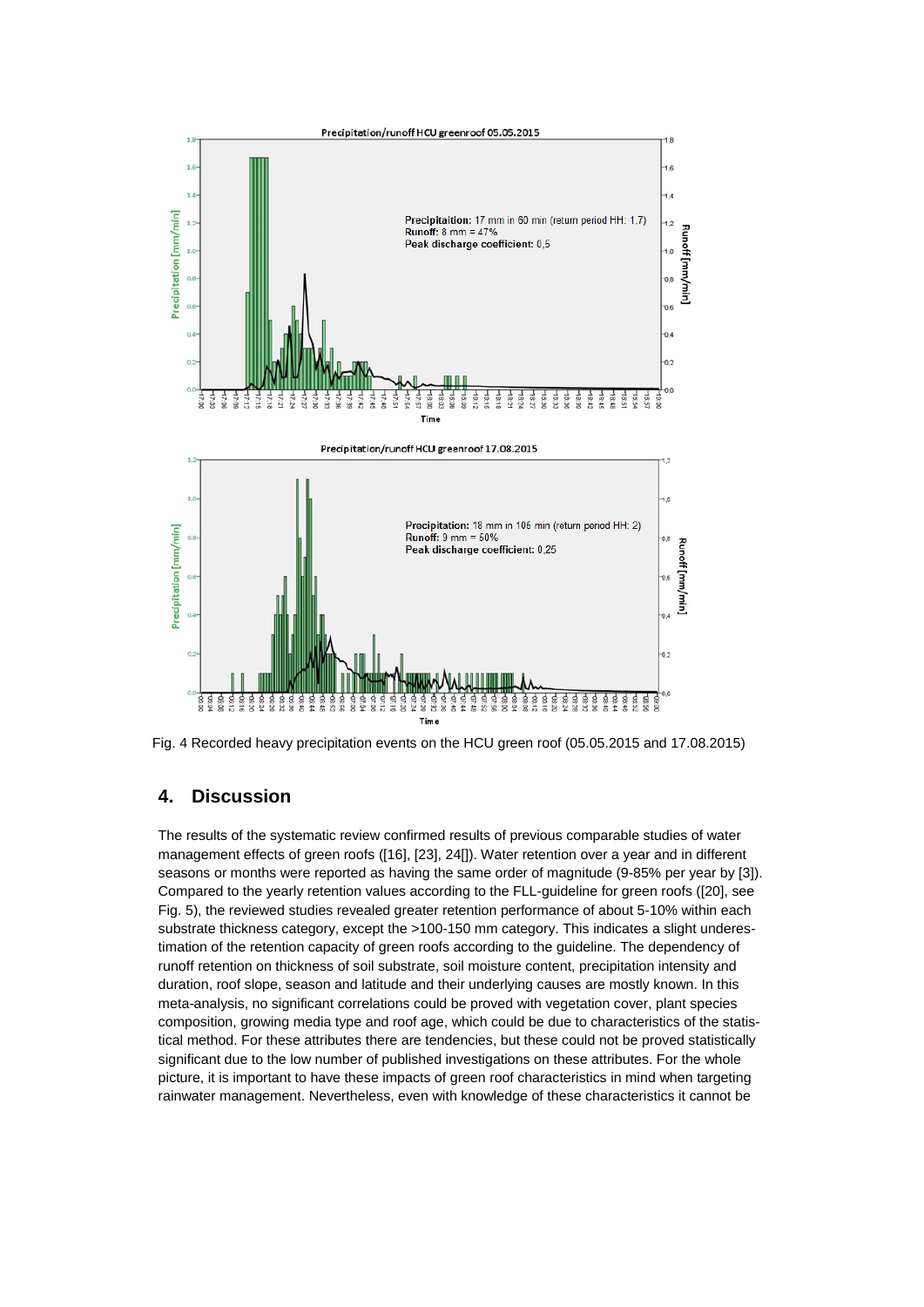

Fig. 5 Comparison of retention values of green roofs' substrate categories between FLL guideline and data from review



Fig. 6 Volumetric green roofs' retention of single rain events from reviewed studies (y-axis) and their comparison to Hamburg rain events expressed as return period (probability of occurrence) for Hamburg (x-axis, logarithmic)

guaranteed that desired effects will occur. For future rainwater management in cities and sewerage system design, the retention effects in case of heavy precipitation are of particular importance. It is still not cleared which amount of water can be retained and there are general doubts that green roofs, especially extensive ones, can contribute to decreasing urban flood risk in densely built urban quarters. At the moment, at least for Hamburg, green roofs are not considered to be an element of decentralized flood management practices. The review results, which include studies of green roofs all over the world, showed that it cannot be generalised whether green roofs have a significant retention effect or not. Figure 6 shows the outcome of an attempt to compare rain events from these studies with rain events from Hamburg. This was done by converting the rainfall amount [mm] and duration [min] of a single precipitation event into a return period for Hamburg. By applying specific extreme value statistics for heavy precipitation, every event was assigned a probability of occurrence (return period). For example a precipitation of 27 mm in 15 min had a return period of 100 years which means that the probability of occurrence is once in 100 years. It can be stated that there is a wide variety of volumetric retentions for most of the return periods. Even though the (linear) trend is slightly negative, which means that for greater return periods less retention would be expected, there are several events with return periods of, for example, 100 years where retention is over 50%. But nevertheless, there are also relatively small rain events (< 1 yearly) where there are retention values of less than 20%. This again indicates that the retention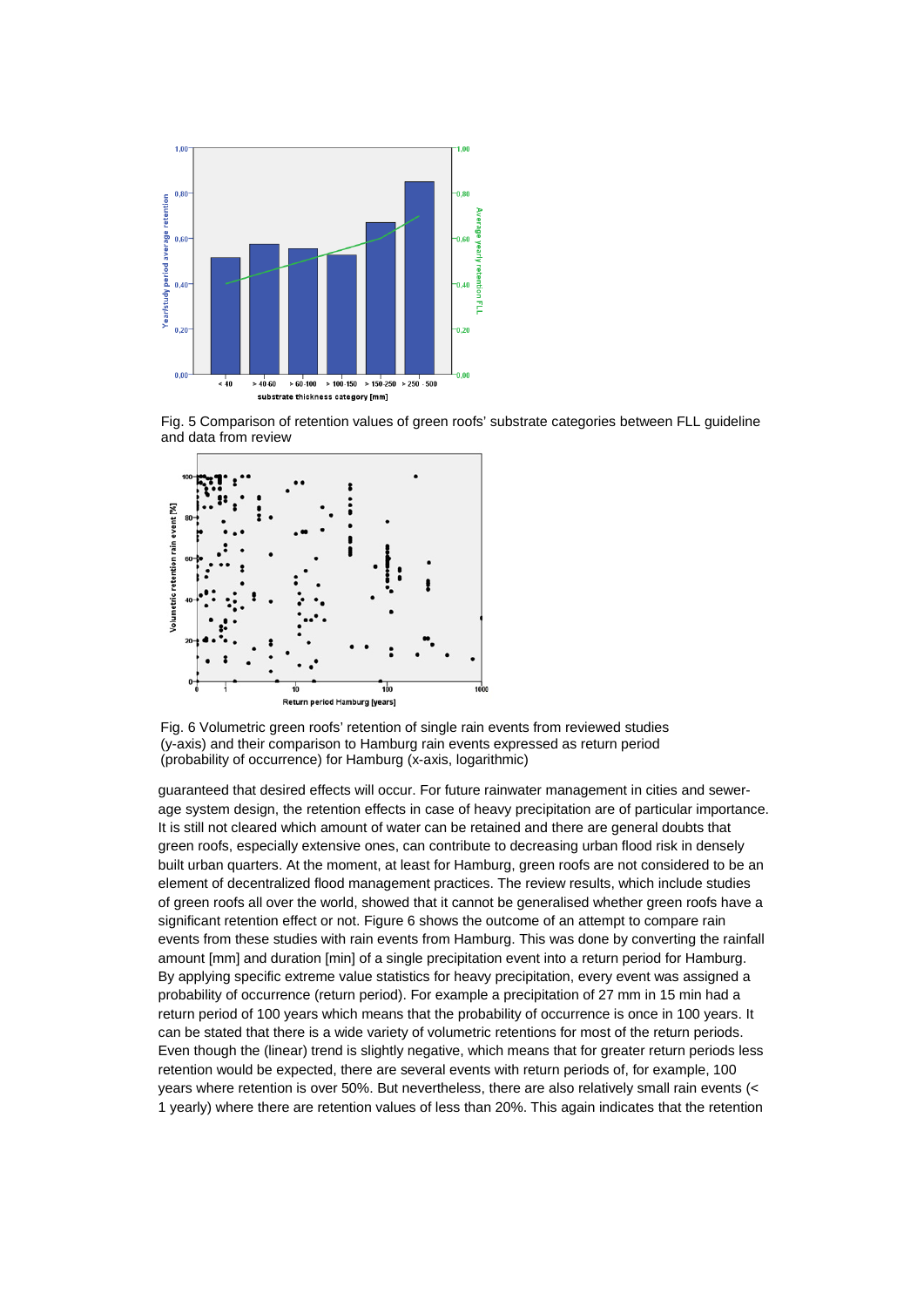of green roofs is dependent on several technical and climatic values and that further research is needed in order to to generalize the effects influencing retention and to provide recommendations for stormwater management practices. The aim of the measurement system of the HCU green roof is to quantify these effects for the local climatic conditions of Hamburg. With ongoing measurement, a wide range of extreme precipitation events in the future will be recorded (return period of heaviest event up to now: 2 years, Fig. 4), which will lead to a better understanding of the underlying effects.

# **5. Conclusion**

It has been demonstrated that green roofs can retain significant amounts of rainwater throughout the year (> 50%) and in this way have positive effects on the urban water cycle. But it is still unclear what amount of rainwater can be retained in case of extreme precipitaion events and therefore which contribution they can provide for urban stormwater management. By analysing precipitation events and related green roof retention it could be shown that there is a wide variety of characteristics (technical and climatological) that influence retention on a roof. Accordingly, no general statements towards retention capacity with increasing precipitation intensities and durations can be given. Therefore, the green roof measurement campaign on the HCU green roof is intented to collect data of a wide variety of (extreme) rain events and retention to draw conclusions for urban stormwater management. It would for example be interesting which type of green roof is suitable for comprehensive installation on roofs due to its cost-effectiveness and can retain large portions of heavy precipitation events to relieve the existing sewage network.

# **6. Acknowledgements**

The authors would like to thank the members of the department of sustainable urban and infrastructure planning of the HafenCity University Hamburg for ongoing discussions. The research was funded by the HafenCity University Hamburg and the German Federal Ministry for the Environment, Nature Conservation, Building and Nuclear Safety (FKZ 03DAS032).

# **7. References**

- [1] BERGHAGE, R., JARRET, A., BEATTIE, D., KELLY, K., HUSAIN, S., RAZAEI, F., LONG, B., NEGASSI, A., CAMERON, R., and HUNT, W., "Quantifying Evaporation and Transpirational Water Losses from Green Roofs and Green Roof Media Capacity for Neutralizing Acid Rain", National Decentralized Water Resources Capacity Development Project (NDWRCP) Research Project, 2007, pp. 94.
- [2] BENGTSSON, L., GRAHN, L., OLSSON, J., "Hydrological function of a thin extensive green roof in southern Sweden", *Nordic Hydrology*, Vol. 36, No.3, 2002, pp. 259–268.
- [3] MENTENS, J., RAES, D., HERMY, M., "Green roofs as a tool for solving the rainwater runoff problem in the urbanized 21st century?", *Landscape and Urban Planning*, Vol. 77, No. 3, 2006, pp.217–226.
- [4] VAN WOERT, N.D., ROWE, D.B., ANDRESEN, J.A., RUGH, C.L., FERNANDEZ; R.T., XIAO, L., "Green Roof Stormwater Retention", *Journal of Environment Quality,* Vol. 34, No. 3, 2005, pp. 1036.
- [5] FANG, C. "Evaluating the thermal reduction effect of plant layers on rooftops", *Energy and Buildings*, Vol. 40, No. 6, 2008, pp.1048–1052.
- [6] RICHTER, M., "Urban climate change-related effects on extreme heat events in Rostock, Germany", accepted & under review in *Urban Ecosystems,* 2015